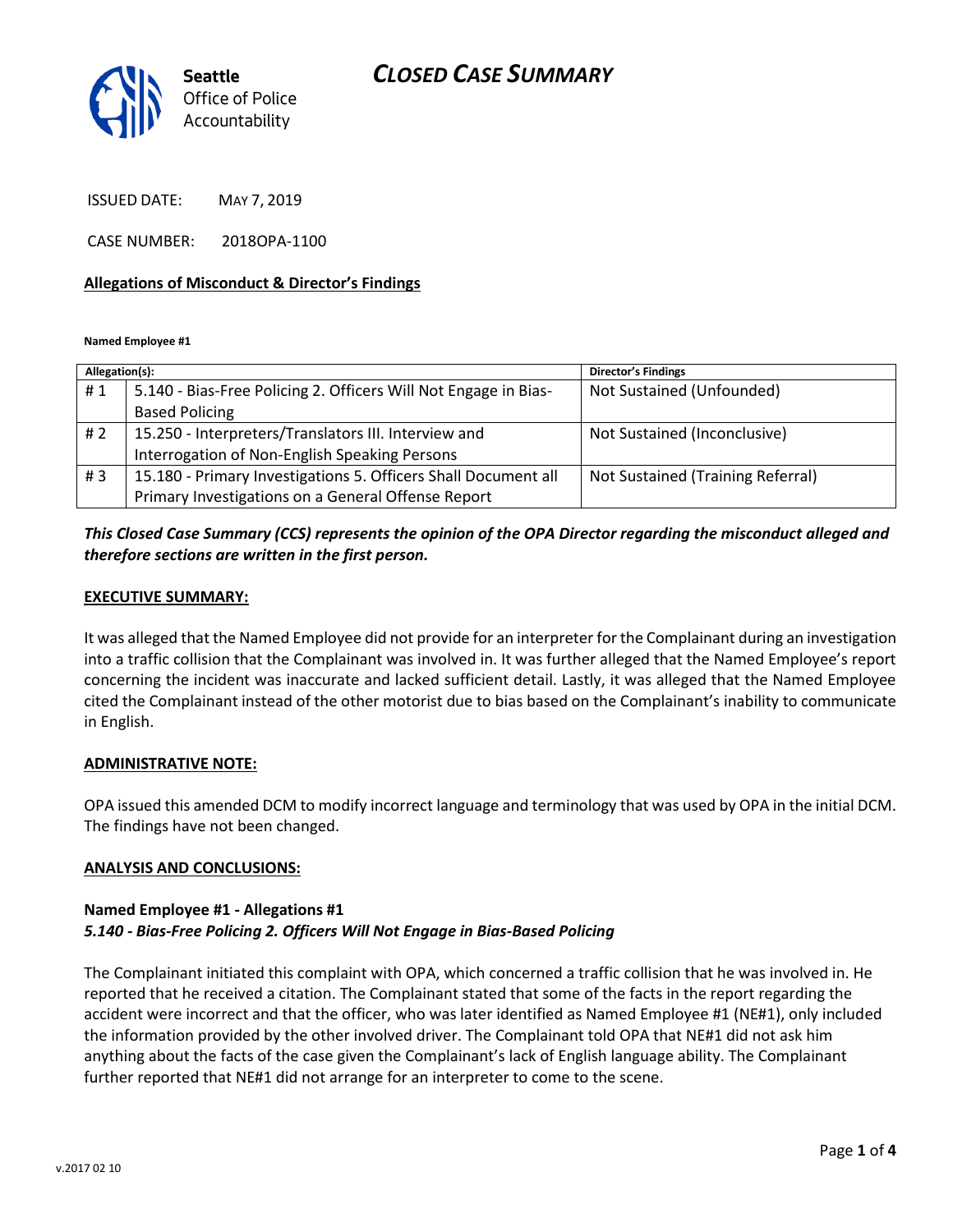

# *CLOSE CASE SUMMARY*

OPA CASE NUMBER: 2018OPA-1100

OPA conducted an interview of the Complainant. The Complainant provided details concerning the collision and expressed his belief that he was not at fault. He again stated that he was cited due to bias and that NE#1 did not provide an interpreter and, as a result, he was unable to fully describe what occurred.

OPA further reviewed the documentation related to this incident. The General Offense Report (GOR) did not have a narrative section. It did, however, include a Police Traffic Collision Report (PTCR) that stated the following: "Unit 1 & Unit 2 were WB on the West Seattle Bridge. Unit 1 struck the barrier and then struck unit 2. Driver of unit 1 was cited." The PTCR included a sketch that was consistent with its narrative. From OPA's review, the GOR did not provide any further explanation as to how the conclusion in the PTCR was reached. The Notice of Infraction indicated that the Complainant was cited for Inattention to Driving. It stated that NE#1 did not witness the incident and reported that the Complainant could not explain what had occurred.

NE#1's response to the traffic collision was recorded on his Body Worn Video (BWV). The video established that NE#1 arrived at the scene and spoke with the other involved motorist. NE#1 then spoke with the Complainant, who was being treated by the Seattle Fire Department (SFD) at that time. NE#1 asked whether the Complainant was "okay," and the Complainant said that he was. NE#1 asked the Complainant what happened, and the Complainant spoke in response; however, from OPA's review of the video, it was unclear what the Complainant said and, for that matter, whether the Complainant understood what he was asked. NE#1 asked the Complainant several additional questions – including asking for his phone number, confirming his address, and requesting his identification – and the Complainant appeared to understand and, in fact, responded to each of the requests.

OPA interviewed NE#1. He stated that when he responded to the scene, he first spoke to the other motorist. The motorist stated that the Complainant crashed into the barrier and then hit his vehicle. NE#1 reported that he then walked over to the Complainant, who was with SFD, and asked if the Complainant was okay. NE#1 stated that the Complainant indicated that he was okay. NE#1 told OPA that he asked the Complainant what occurred, and that the Complainant responded that he was driving 40 mph when he crashed into the barrier. NE#1 indicated that he asked the Complainant several other questions regarding the Complainant's identifying information and that the Complainant provided answers to these questions. NE#1 reported that, based on the Complainant's responses to these questions, he did not believe that the Complainant had difficulty speaking or understanding English. NE#1 stated that, given the information he learned and his experience investigating traffic collisions, he determined that the Complainant was at fault. NE#1 explained his belief that SPD policy required him to cite one of the drivers, even where he did not witness the accident. He stated that he cited the Complainant for inattention to driving, "which is the catchall for accidents [officers] didn't witness."

NE#1 denied that he cited the Complainant based on bias. He stated that he did not know what the Complainant's race was at the time of his investigation of the collision. He asserted that his decision-making during this incident and the law enforcement action that he took were influenced by his investigation and the involved parties' statements, not the Complainant's membership in any protected class.

SPD policy prohibits biased policing, which it defines as "the different treatment of any person by officers motivated by any characteristic of protected classes under state, federal, and local laws as well other discernible personal characteristics of an individual." (SPD Policy 5.140.) This includes different treatment based on the race of the subject. (*See id*.)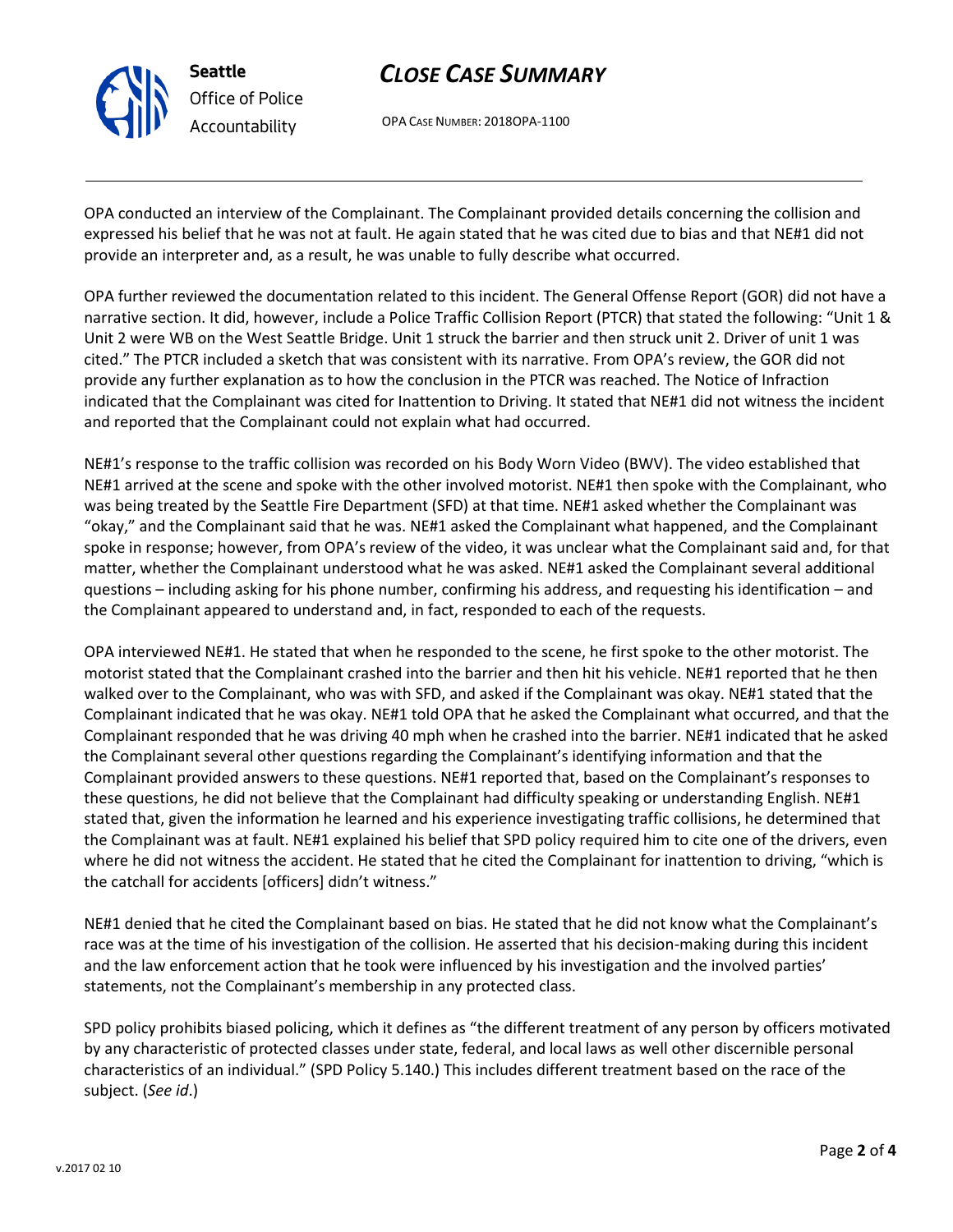## *CLOSE CASE SUMMARY*



OPA CASE NUMBER: 2018OPA-1100

As discussed more fully below, from OPA's review of the report, there is little information concerning NE#1's investigation and what facts he relied upon when deciding to cite the Complainant. However, I find no evidence supporting the assertion that NE#1 took law enforcement action against the Complainant based on race or the inability to speak and/or understand English. As NE#1 explained, he believed that he was able to communicate with the Complainant based on the Complainant's responses to his questions. Ultimately, even if the decision to cite the Complainant was misplaced, I do not believe that it was due to bias on NE#1's part. As such, I recommend that this allegation be Not Sustained – Unfounded.

## Recommended Finding: **Not Sustained (Unfounded) Named Employee #1 - Allegation #2** *15.250 - Interpreters/Translators III. Interview and Interrogation of Non-English Speaking Persons*

SPD Policy 15.250(III) requires that, where officers interview non-English speaking persons, they ask the individual whether they "understand, read or write English." It further states that officers should determine what the individual's native language is and whether the individual can read, write, and speak in that language. (SPD Policy 15.250(III).) The answers to all of these questions are to be documented in the General Offense Report. (*Id*.)

As discussed above, based on a review of the BWV, it is unclear whether the Complainant understood NE#1's questions concerning what happened during the incident. Moreover, OPA could not understand the response that the Complainant provided. While NE#1 stated that the Complainant explained to him that he hit the barrier while driving 40 mph, OPA could not glean that from the recording. When asked what he meant when he wrote in the Notice of Infraction that the Complainant could not explain what occurred, NE#1 stated he was expressing that the Complainant could not tell him why the accident occurred, not that he could not speak English sufficient to detail what happened.

Based on OPA's review of the video, OPA agrees with NE#1 that the Complainant appeared to respond to multiple questions that NE#1 asked. However, during its investigation, OPA was required to utilize an interpreter to take a statement from the Complainant, which suggests that he may have had difficulty fully expressing to NE#1 what occurred during the traffic collision.

The above being said, I cannot prove by a preponderance of the evidence that NE#1's determination that no interpreter was required was unreasonable. Indeed, given the totality of the record, I find this question to be unresolved. As such, I recommend that this allegation be Not Sustained – Inconclusive.

Recommended Finding: **Not Sustained (Inconclusive)**

### **Named Employee #1 - Allegation #3**

*15.180 - Primary Investigations 5. Officers Shall Document all Primary Investigations on a General Offense Report*

SPD Policy 15.180-POL-5 states that officers are required to document all primary investigations on a General Offense Report. The policy further requires that all reports be "complete, thorough and accurate." (SPD Policy 15.180-POL-5.)